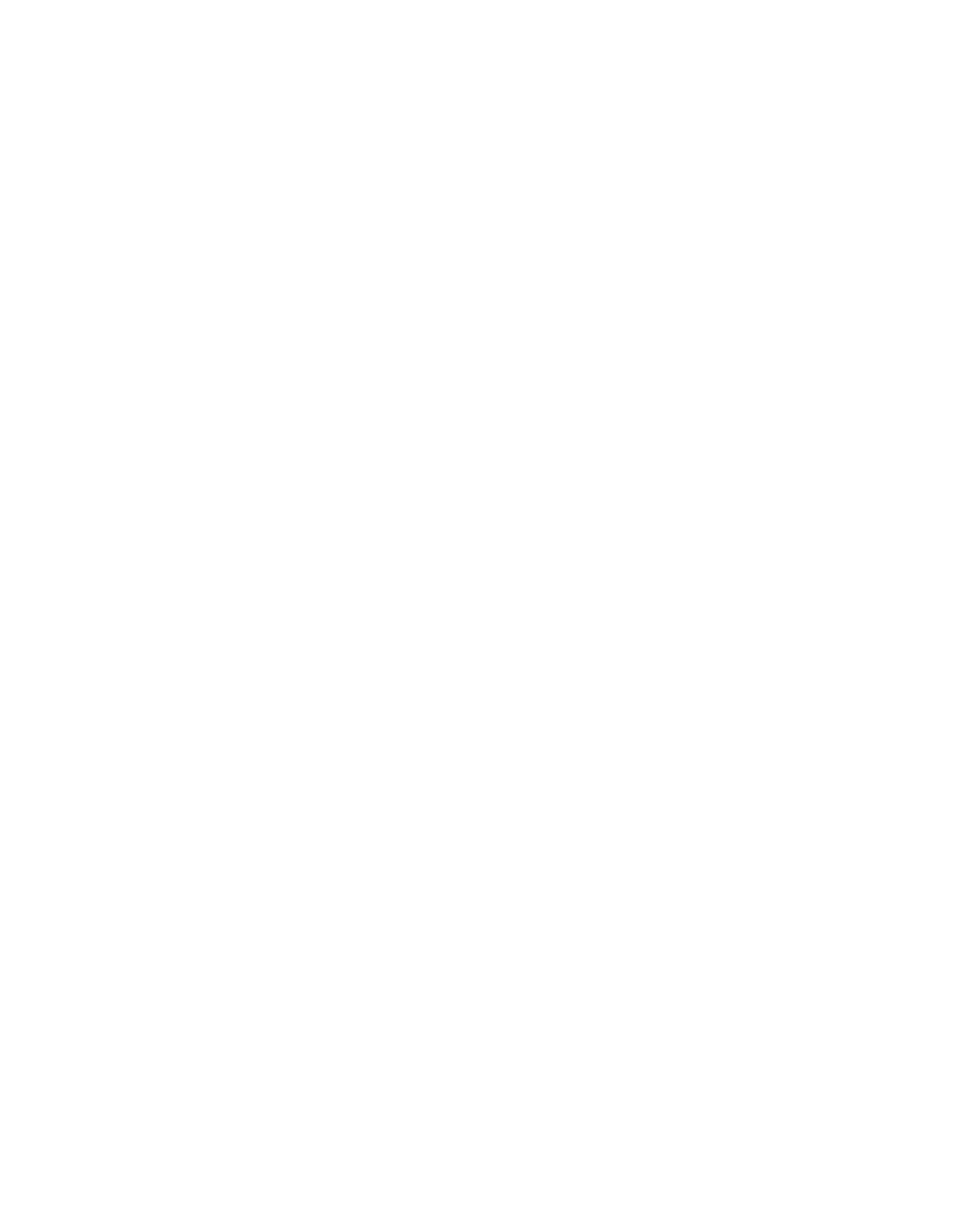## Advanced Manufacturing Pathway